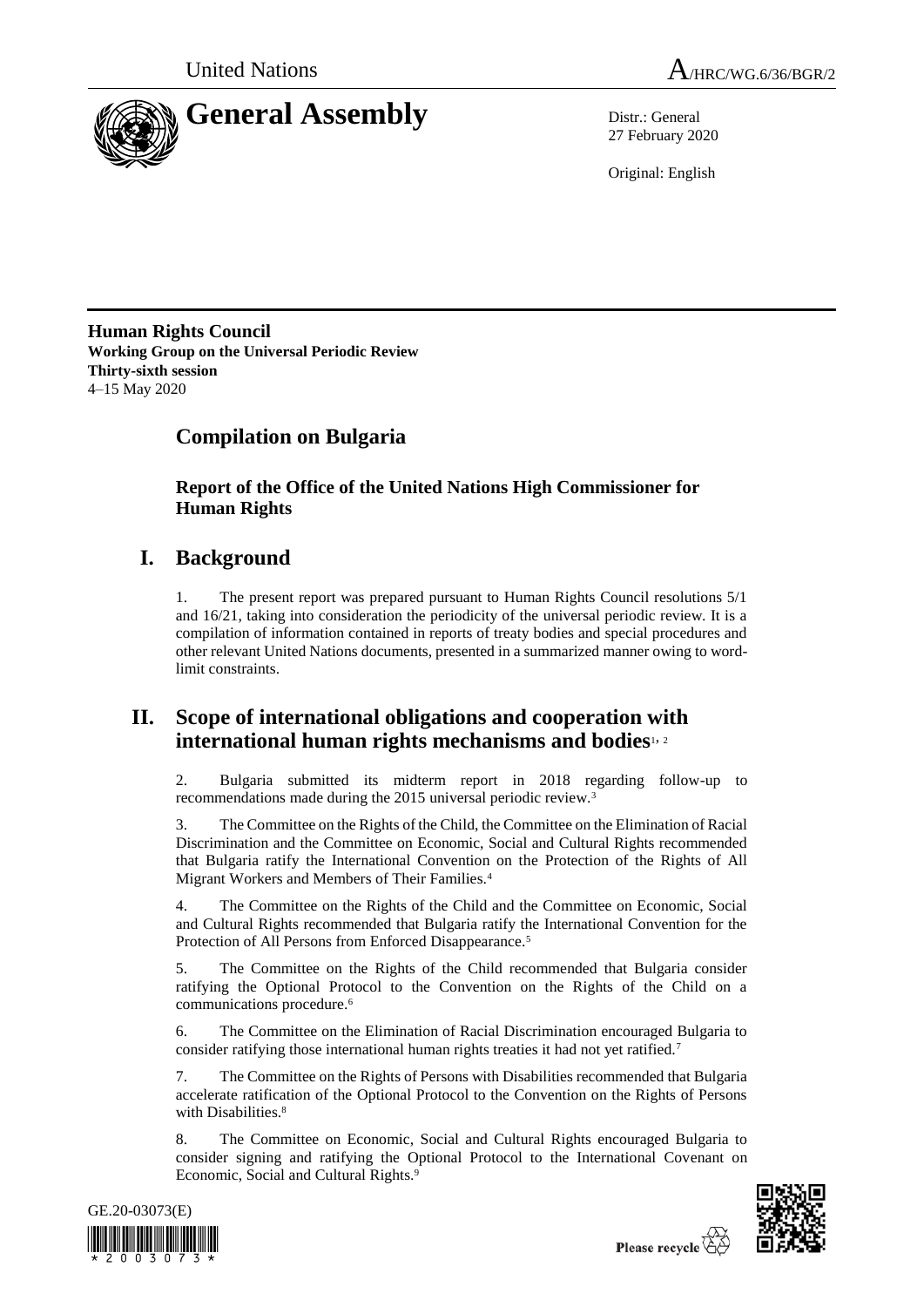9. Bulgaria contributed financially to the Office of the United Nations High Commissioner for Human Rights (OHCHR) in 2015, 2016, 2017 and 2018.<sup>10</sup>

## **III. National human rights framework**<sup>11</sup>

10. The Committee on the Elimination of Racial Discrimination, the Human Rights Committee and the Committee against Torture recommended that Bulgaria strengthen the capacity and financial resources of the Ombudsman and bring it into full compliance with the principles relating to the status of national institutions for the promotion and protection of human rights (the Paris Principles). <sup>12</sup> The Committee on the Elimination of Racial Discrimination recommended undertaking the necessary legislative amendments to the Ombudsman Act and ensuring that complaint procedures were accessible to all.<sup>13</sup> The United Nations Children's Fund (UNICEF) noted that in 2019 the office of the Ombudsman had been granted "A" status.<sup>14</sup>

11. The Committee on the Elimination of Racial Discrimination and the Committee on Economic, Social and Cultural Rights recommended that Bulgaria strengthen the capacity and financial resources of the Commission for Protection against Discrimination, and the Committee on Economic, Social and Cultural Rights recommended that Bulgaria broaden the Commission's mandate.<sup>15</sup>

## **IV. Implementation of international human rights obligations, taking into account applicable international humanitarian law**

## **A. Cross-cutting issues**

## **1. Equality and non-discrimination**<sup>16</sup>

12. The Committee on the Elimination of Racial Discrimination, the Committee against Torture and the Human Rights Committee were concerned about increased incidents of hate speech and hate crime, specifically targeting minority groups such as Turks, Roma, Muslims, Jews, people of African descent, migrants, refugees and asylum seekers, and members of sexual minorities.<sup>17</sup> The Committee on the Elimination of Racial Discrimination and the Human Rights Committee expressed concern that racist appeals were evident during election campaigns, and that the Council for Electronic Media had failed to curb racist discourse and hate speech on the Internet and social media.<sup>18</sup>

13. The Committee on the Elimination of Racial Discrimination and the Committee against Torture recommended that Bulgaria amend national legislation to include a definition of hate speech in line with the Convention; investigate racially motivated violent acts and crimes, and prosecute and punish perpetrators; and raise public awareness on respect for diversity. <sup>19</sup> The Human Rights Committee recommended ensuring that any advocacy of ethnic or racial hatred that constituted incitement to discrimination, hostility or violence was prohibited in law, and that persons responsible were held accountable.<sup>20</sup> The Committee on the Elimination of Racial Discrimination recommended establishing protocols to prevent and condemn hate speech by public officials and politicians; ensuring that media-related legislation was in accordance with international standards; and strengthening the mandate and capacity of the Council for Electronic Media to prevent and sanction manifestations of racism.<sup>21</sup>

14. The Committee on the Elimination of Racial Discrimination and the Committee against Torture are concerned about the reported increase in incidents of hate speech and hate crime. The Committee against Torture is also concerned about the low conviction rate of law enforcement officers who have been prosecuted for racist crimes.<sup>22</sup> The Committee on the Elimination of Racial Discrimination recommended that Bulgaria conduct awareness-raising campaigns about criminal law provisions penalizing racially motivated acts and encourage victims to lodge complaints; intensify training of the police and other judicial system professionals; and consider appointing special prosecutors to address hate speech and hate crimes.<sup>23</sup> The Committee against Torture recommended ensuring that the excessive use of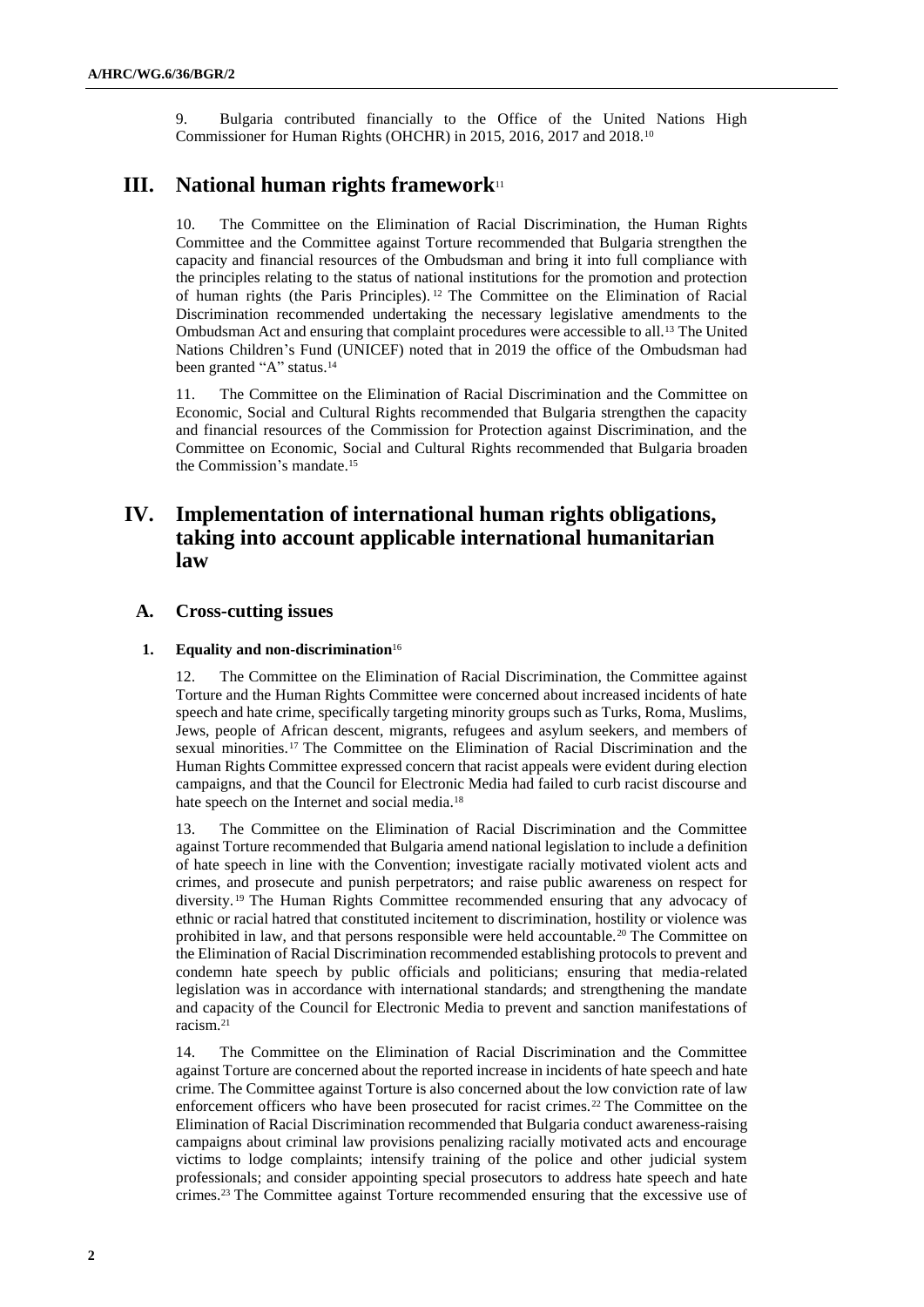force against members of minority communities by law enforcement officials was investigated and that perpetrators were prosecuted and punished.<sup>24</sup>

15. The Human Rights Committee was concerned about stereotypical attitudes, prejudice, hostility and discrimination against lesbian, gay, bisexual, transgender and intersex (LGBTI) persons. It recommended that Bulgaria amend the Protection against Discrimination Act to explicitly include gender identity as a ground of discrimination and fully recognize the equality of same-sex couples; amend the Criminal Code and the Radio and Television Act to include sexual orientation and gender identity as hate motives and grounds of discrimination, respectively; establish an accessible administrative procedure for changing civil status regarding gender identity; and intensify efforts to promote tolerance.<sup>25</sup>

16. The Office of the United Nations High Commissioner for Refugees (UNHCR) reported that refugee issues had received wide media coverage and were being used in political discourse, frequently in a negative manner. UNHCR recommended that Bulgaria reinforce measures aimed at preventing and responding to racial discrimination, xenophobia and intolerance against asylum seekers and refugees; undertake public education campaigns; and ensure investigation, prosecution and punishment of acts of discrimination or violence motivated by the national or ethnic identity of refugees or asylum seekers.<sup>26</sup>

#### **2. Human rights and counter-terrorism**

17. The Human Rights Committee was concerned by 2015 amendments to the Criminal Code, which had introduced a definition of "terrorism" that was vague and overly broad, and that the 2016 Counter-Terrorism Act contained provisions that could infringe upon Covenant rights. The Committee recommended that Bulgaria define the acts that constituted terrorism in a precise and narrow manner; ensure that measures derogating from certain rights were only applied in time of war or other public emergency; and ensure that surveillance activities conformed to Covenant obligations.<sup>27</sup>

## **B. Civil and political rights**

#### **1. Right to life, liberty and security of person**<sup>28</sup>

18. The Committee against Torture recommended that Bulgaria adopt a definition of torture covering all the elements contained in the Convention; include torture as a separate, specific crime in its legislation; and ensure that the absolute prohibition of torture was nonderogable and that acts of torture were not subject to any statute of limitations.<sup>29</sup> The Human Rights Committee recommended amending legislation to criminalize torture in a manner fully compliant with the Covenant.<sup>30</sup>

19. The Committee against Torture was concerned about the continued existence of 24 hour administrative detention, outside the scope of criminal proceedings before arrested persons detained in police stations were formally charged, and during which they were questioned by the police, often without access to a lawyer. The Committee recommended that Bulgaria ensure that all fundamental legal safeguards against torture were guaranteed, including prompt access to an independent lawyer.<sup>31</sup>

20. The Committee against Torture was concerned about the increased excessive use of force by law enforcement officials against persons upon arrest and in police detention. It recommended that Bulgaria issue a public statement at the highest level reaffirming that impunity for acts of torture and ill-treatment would not be tolerated, and train police and prison officers on the Basic Principles on the Use of Force and Firearms by Law Enforcement Officials. <sup>32</sup> The Human Rights Committee recommended establishing an independent oversight mechanism for police abuse.<sup>33</sup>

21. The Committee against Torture and the Human Rights Committee recommended that Bulgaria strengthen efforts and increase funds to bring the living conditions in detention facilities into line with international standards.<sup>34</sup> The Committee against Torture was concerned about corruption in the prison system, and recommended allowing independent monitoring bodies to carry out unannounced visits to places of detention; increasing the number of qualified prison staff; and improving the quality of health services for inmates.<sup>35</sup>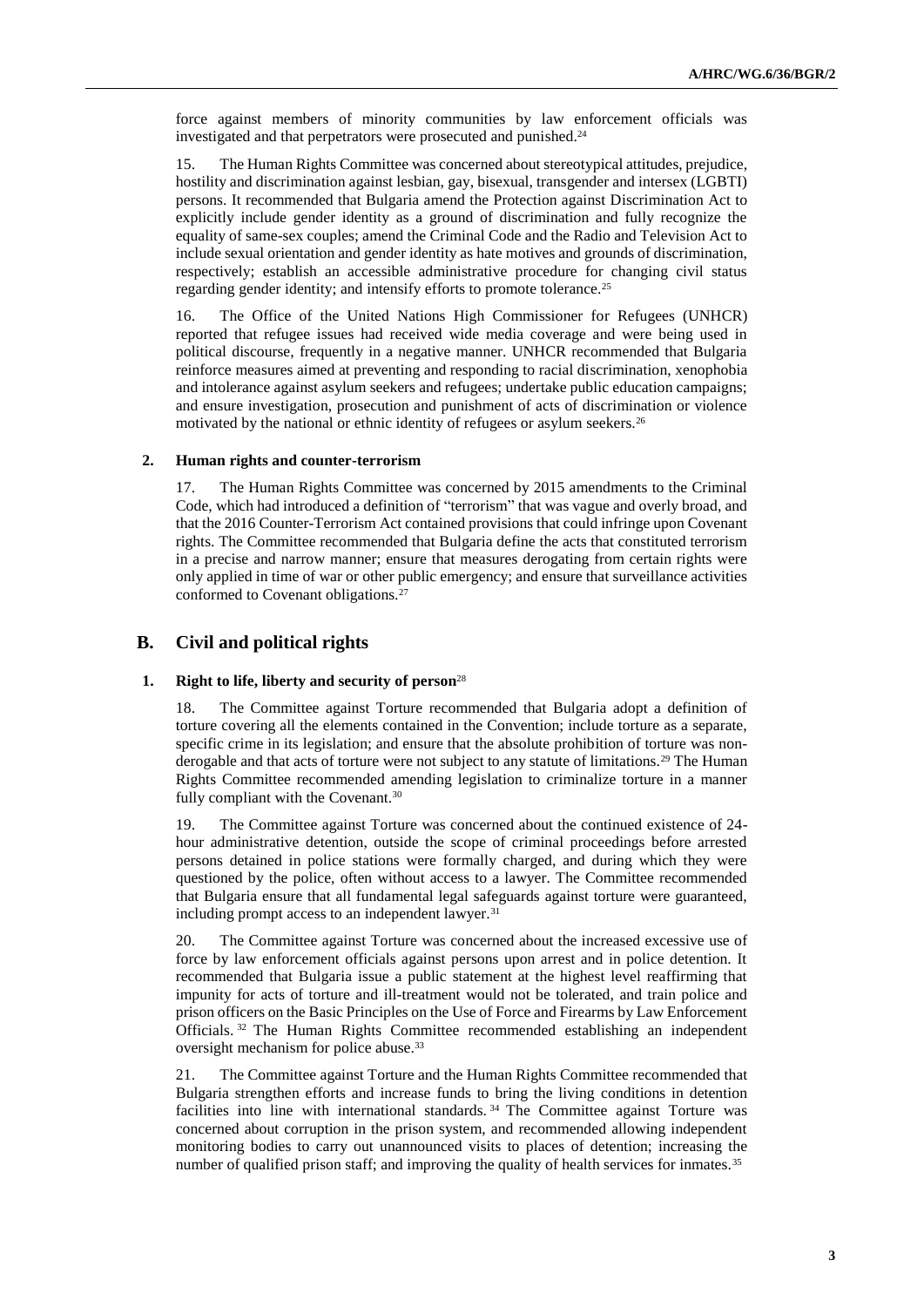## **2. Administration of justice, including impunity, and the rule of law**<sup>36</sup>

22. UNICEF asserted that the legal framework for juvenile justice was not aligned to international standards, and outstanding issues of concern included children who had committed status offences being treated as children in conflict with the law, and nonimplementation of restorative justice approaches.<sup>37</sup> The Human Rights Committee regretted that children continued to be deprived of their liberty in correctional and educational facilities, and exposed to violence and disciplinary isolation. It recommended that Bulgaria reform juvenile justice legislation and practice and ensure that children were treated in ways that promoted their integration into society; accelerate the deinstitutionalization process; prioritize the placement of children in family-based settings; regularly monitor the conditions and the treatment of children in institutional care and facilitate access to complaint mechanisms; and ensure investigations into allegations of ill-treatment of children and bring perpetrators to justice.<sup>38</sup>

23. The Human Rights Committee and the Committee on Economic, Social and Cultural Rights welcomed the 2018 adoption of the Anti-Corruption and Forfeiture of Assets Act. The Committees recommended that Bulgaria address the shortcomings in the investigation and prosecution of high-level corruption, including ensuring that whistle-blowers and civil society activists were guaranteed protection against prosecution.<sup>39</sup>

24. The Human Rights Committee recommended that Bulgaria review the legislative framework and take measures to protect the full independence and impartiality of the judiciary.<sup>40</sup>

## **3. Fundamental freedoms**<sup>41</sup>

25. The Human Rights Committee was concerned about acts of vandalism of places of worship; discrimination against religious and other minority faiths; local legislation restricting the exercise of religious freedom; the courts' practice of refusing registration to non-Bulgarian Orthodox Christian denominations; and new draft legislation targeting extremist religious groups. The Committee recommended that Bulgaria ensure that all cases of hate speech, hate crimes and discrimination against religious groups were investigated and sanctioned, and revise the draft legislation to conform with the Covenant, including removing restrictions on preaching in languages other than Bulgarian.<sup>42</sup>

26. The Human Rights Committee was concerned about numerous reports of attacks, threats and harassment of journalists, which went unpunished, and of political pressure on the media to secure favourable media coverage and suppress criticism, including of corruption. It recommended that Bulgaria train police officers, judges and prosecutors on freedom of expression and assembly and the lawful use of force; protect journalists against harassment, attack or excessive use of force, promptly investigate such acts and bring those responsible to justice; increase media pluralism; ensure that public funding for the media was allocated in a transparent and non-discriminatory manner; and consider repealing all criminal provisions against defamation.<sup>43</sup> The United Nations Educational, Scientific and Cultural Organization (UNESCO) recommended decriminalizing defamation and placing it within the civil code.<sup>44</sup>

## **4. Prohibition of all forms of slavery**<sup>45</sup>

27. The Committee against Torture and the Human Rights Committee were concerned that Bulgaria remained a country of origin for human trafficking. They recommended that Bulgaria take effective measures to prevent and eradicate human trafficking, investigate all allegations of trafficking, and prosecute and punish perpetrators; provide specialized training to public officials; and provide protection, support and redress to victims.<sup>46</sup>

28. The Committee against Torture was concerned about the failure to address the root causes of trafficking, the absence of a mechanism to identify victims of trafficking, insufficient health care and the absence of specialized services for child victims. The Committee recommended that Bulgaria ensure implementation of the national antitrafficking strategy for 2017–2021; provide the National Commission for Combating Trafficking in Human Beings with sufficient funds; broaden cooperation with nongovernmental organizations and conduct prevention campaigns; continue international cooperation with countries of origin, transit and destination of trafficking; and prevent the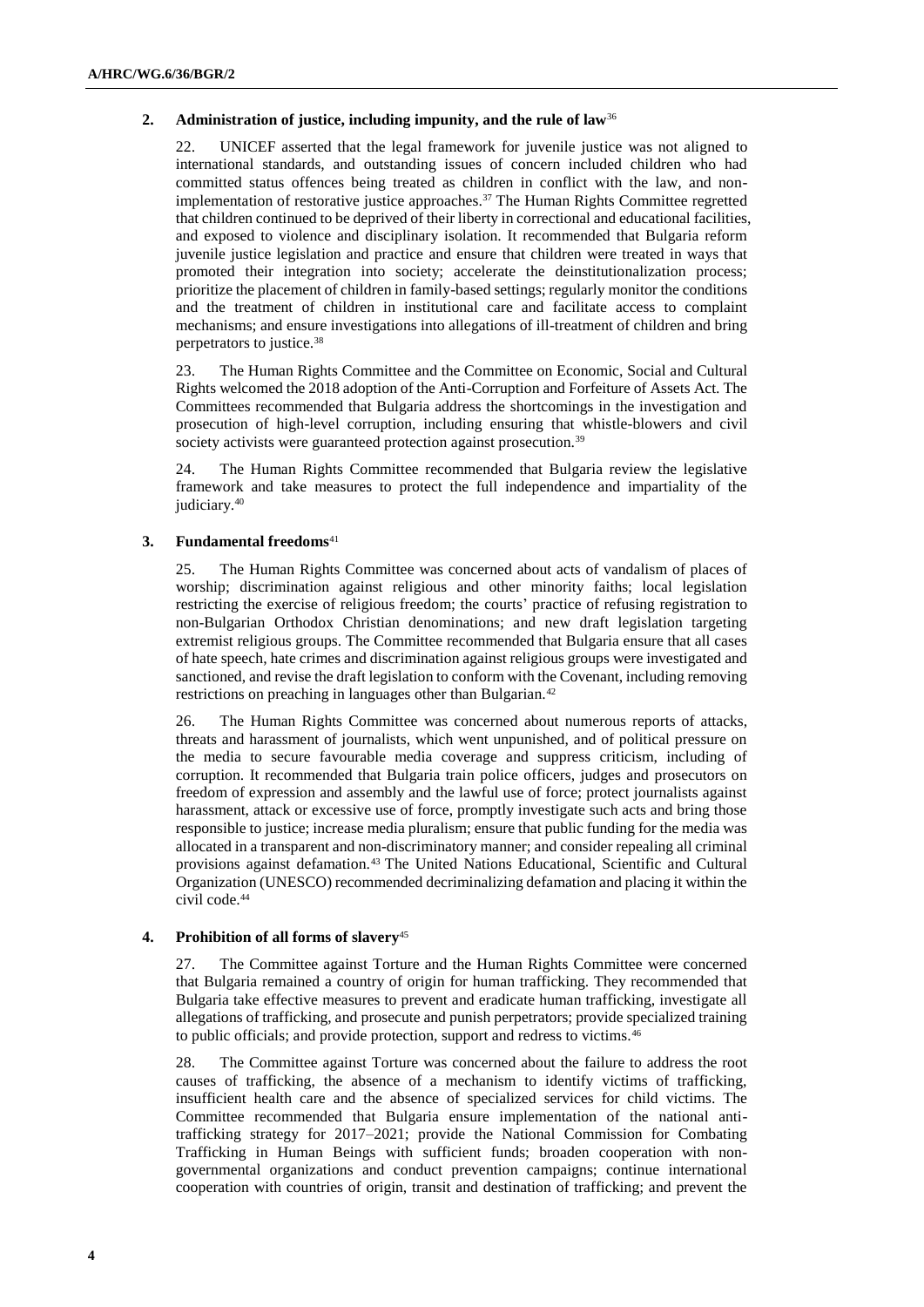return of trafficked persons to their countries of origin where there were grounds to believe that they would be in danger of torture.<sup>47</sup>

## **C. Economic, social and cultural rights**

#### **1. Right to work and to just and favourable conditions of work**<sup>48</sup>

29. The Committee on Economic, Social and Cultural Rights was concerned that unemployment among young people was twice as high as among the rest of the population, and that the proportion of young Roma who were not in education, employment or training was disproportionately high. The Committee recommended that Bulgaria increase the availability of training opportunities tailored to the labour market; give incentives to employers to employ young people; and increase efforts to reintegrate young people who were not in education, employment or training, within the framework of the Youth Guarantee Implementation Plan, with specific measures for young Roma.<sup>49</sup>

#### **2. Right to social security**

30. The Committee on Economic, Social and Cultural Rights was concerned that the levels of the guaranteed minimum income, unemployment allowances and old age pensions did not provide sufficient income for an adequate standard of living, and about the lack of capacity of social services. The Committee recommended that Bulgaria adjust the levels of social allowances and allocate the necessary resources and training to strengthen the administrative capacity of social workers. <sup>50</sup> The Committee also recommended ensuring access to affordable health care for all without discrimination.<sup>51</sup>

#### **3. Right to an adequate standard of living**<sup>52</sup>

31. UNICEF noted that the share of the population at risk of poverty and social exclusion remained one of the highest in the European Union, and that children continued to be at higher risk than the overall population. UNICEF stated that there was an urgent need for increased investment in targeted effective measures to reduce child poverty.<sup>53</sup> The Committee on Economic, Social and Cultural Rights was concerned about the high proportion of people, especially children, living in poverty and/or social exclusion, with Roma and Turkish communities disproportionately affected. The Committee recommended that Bulgaria ensure that social benefits reached those in need and adopt targeted measures to keep children out of poverty. <sup>54</sup> The Committee on the Rights of the Child recommended holding targeted consultations with families, children and civil society organizations to strengthen measures for reducing child poverty, and ensuring that social protection provided for the real costs of a decent living for children.<sup>55</sup>

32. The Committee on Economic, Social and Cultural Rights was concerned about the high level of economic inequalities and the disparity in the enjoyment of economic, social and cultural rights between regions and between rural and urban areas.<sup>56</sup> The Committee on the Rights of the Child was concerned that children in marginalized, remote and rural communities continued to be disproportionately affected by poverty, while families with more than three children, Roma families and families with children with disabilities were at higher risk of experiencing multidimensional poverty.<sup>57</sup> The Committee on Economic, Social and Cultural Rights recommended that Bulgaria develop a more progressive fiscal policy to reduce inequalities and ensure fair allocation of resources among regions.<sup>58</sup>

33. The Committee on Economic, Social and Cultural Rights and the Committee on the Rights of the Child were concerned about the large number of persons living in inadequate housing conditions and the increasing number of homeless people, with members of the Roma population particularly at risk of being subjected to forced evictions.<sup>59</sup> The Committee on Economic, Social and Cultural Rights urged Bulgaria to ensure the provision of sanitation and water services and that marginalized and disadvantaged individuals were provided with adequate housing conditions.<sup>60</sup> The Committee on Economic, Social and Cultural Rights and the Human Rights Committee recommended that Bulgaria avoid forced evictions and, when unavoidable, ensure that they followed due process and that affected individuals were provided with adequate alternative housing. <sup>61</sup> UNICEF stated that Bulgaria needed to develop and adopt policy measures securing adequate housing, sanitation and infrastructure for vulnerable families.<sup>62</sup>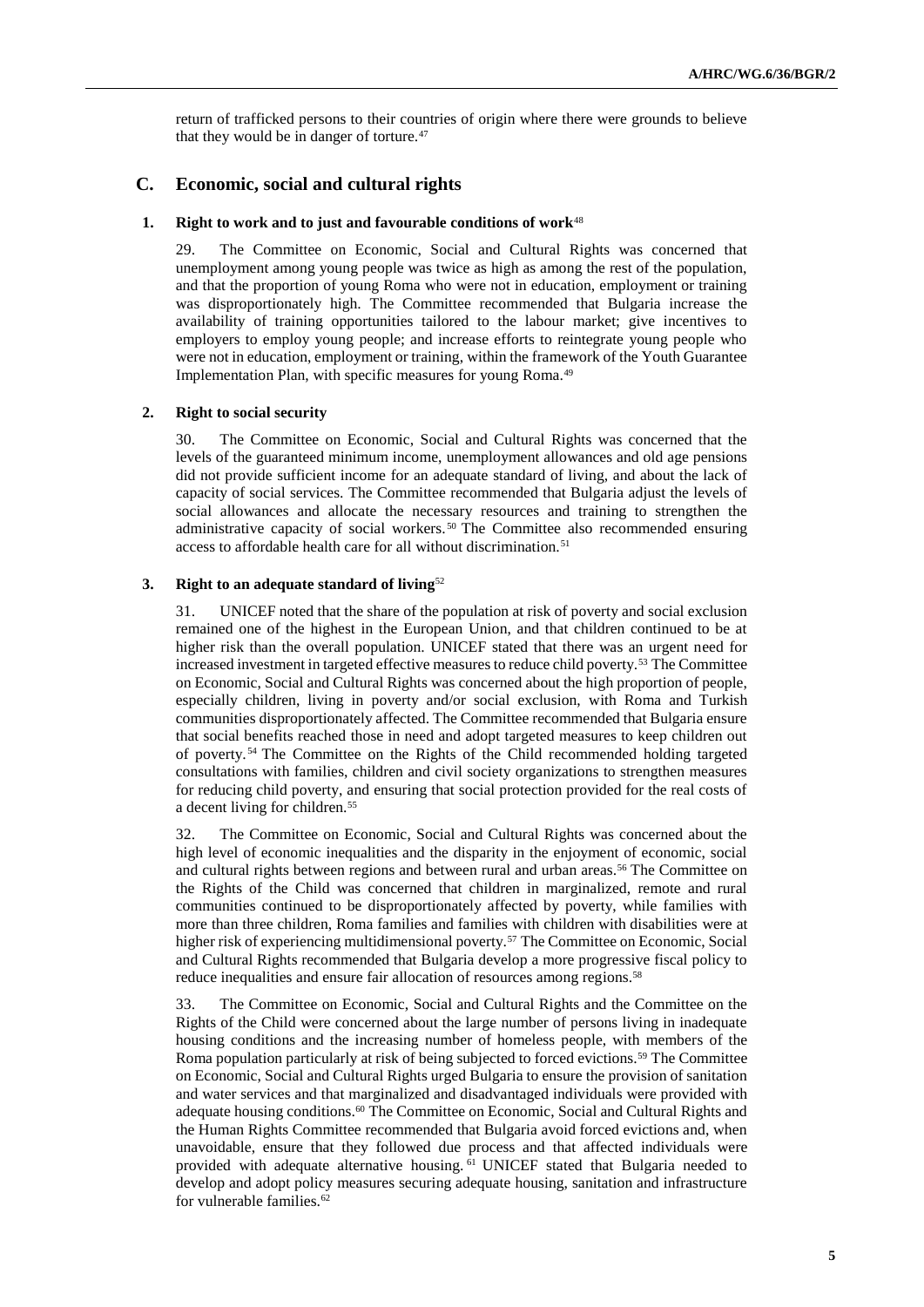## **4. Right to health**

34. The Committee on Economic, Social and Cultural Rights recommended that Bulgaria ensure access to affordable health care for all without discrimination.<sup>63</sup> The Committee was concerned about the disparity between regions regarding access to health care. It recommended increasing the availability of health care and recruit qualified medical doctors and nurses to work in disadvantaged regions.<sup>64</sup>

35. The Committee on the Rights of the Child was concerned about high infant and under-5 mortality rates, premature births, and pregnancies that were not subject to medical prenatal services. <sup>65</sup> UNICEF noted that there were considerable regional differences in infant mortality rates, suggesting regional disparities in the access to and quality of maternal and child health-care services.<sup>66</sup> UNICEF reported that pregnant women without health insurance were guaranteed only one medical check-up during pregnancy, which could lead to serious health risks for the mother and child.<sup>67</sup> UNICEF reported that financial reasons were among the most important barriers to accessing quality health services for pregnant women, children and adolescents, and the level of out-of-pocket payments was the highest in the European Union.<sup>68</sup>

36. The Committee on the Rights of the Child recommended that Bulgaria allocate adequate resources to ensure full implementation of the National Programme for Improving Mother and Child Healthcare (2014–2020); strengthen support to newly appointed health mediators in Roma communities; ensure equitable access to quality primary and specialized health and dental care for all children; and apply the OHCHR technical guidance on preventable mortality and morbidity of children under 5 years.<sup>69</sup>

37. UNICEF reported that access to quality, affordable and adolescent-responsive sexual and reproductive health services was limited. Despite efforts to provide education on sexual and reproductive health in schools and access to contraceptives, Bulgaria had one of the highest adolescent birth rates and high abortion rates.<sup>70</sup> The Committee on the Rights of the Child recommended that Bulgaria ensure unimpeded access for adolescents to sexual and reproductive health services.<sup>71</sup>

38. The Committee on Economic, Social and Cultural Rights was concerned that a large number of persons with mental health conditions remained without care and that the National Strategy for Long-term Care did not include solutions to meet the needs of older persons. The Committee recommended that Bulgaria conduct a needs assessment and introduce specific care services for persons with mental health conditions and for older persons, within the framework of the National Strategy.<sup>72</sup>

## **5. Right to education**<sup>73</sup>

39. UNICEF reported some progress in school attendance in 2017, as the percentage of school dropouts for those aged 18–24 decreased for the first time since 2011. However, it remained high at 12.7 per cent, especially among Roma (67 per cent in 2016) and in rural areas (27.9 per cent).<sup>74</sup> UNICEF noted that annually around 12,000 to 13,000 children dropped out of school, half of them before having completed basic education, and that 40 per cent of 15-year-old students were functionally illiterate, with disparities in the results of students from rural and urban areas.<sup>75</sup> The Committee on Economic, Social and Cultural Rights was concerned about decreasing net enrolment rates at the preschool and primary school levels and the sharp increase in dropout rates, notably among Roma children and young people; that a large proportion of Roma children attended de facto segregated schools; and about the low rate of enrolment of children with disabilities in mainstream schools.<sup>76</sup>

40. UNESCO stated that Bulgaria should be encouraged to ensure at least one year of free preschool education; collect data on the number of children and young people with disabilities not enrolled in school and take measures to have them enrolled in the mainstream education system; and pursue efforts to improve quality and equality in education for all.<sup>77</sup> The Committee on Economic, Social and Cultural Rights recommended removing the financial and material barriers to enrolment of children in preschool and primary school, particularly in marginalized communities; pursuing efforts to address school dropout within the framework of the Strategy for Reducing Early School Leavers; and enforcing the legal prohibition of school segregation.<sup>78</sup> The Committee on the Rights of the Child recommended improving access to quality education in rural areas and small towns; developing monitoring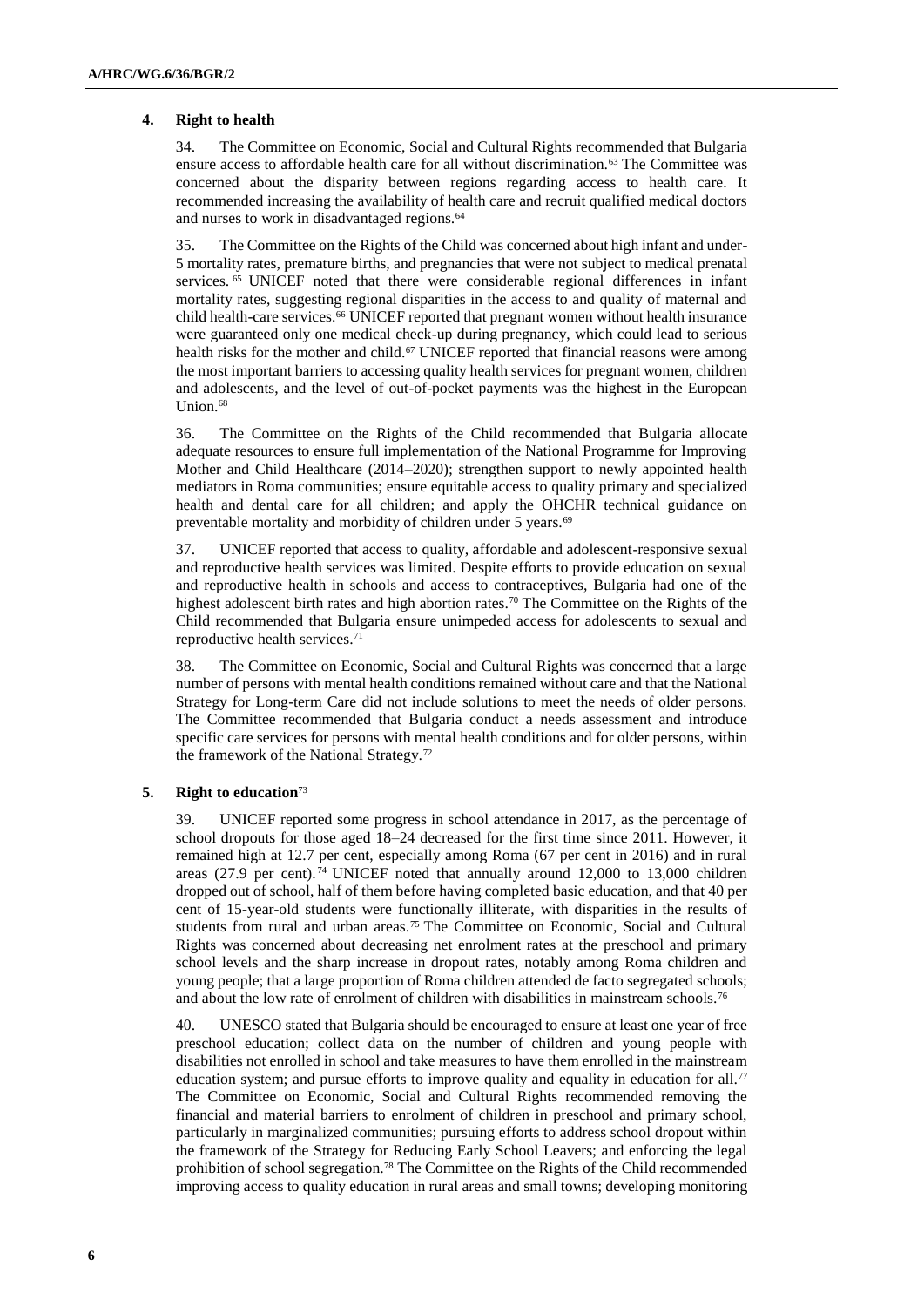and evaluation mechanisms to reduce dropout rates; facilitating the inclusion of Roma children; and ensuring enjoyment of the right to education by asylum-seeking children.<sup>79</sup>

41. UNICEF reported that, although the number of children with disabilities in education had increased to over 21,000, more than 4,000 of those children were educated in separate specialized settings, while an estimated  $14,000$  were not in school.<sup>80</sup> The Committee on Economic, Social and Cultural Rights recommended that Bulgaria facilitate the access of children with disabilities to inclusive education.<sup>81</sup>

## **D. Rights of specific persons or groups**

#### **1. Women**<sup>82</sup>

42. The Special Rapporteur on violence against women, its causes and consequences noted that the July 2018 judgment of the Constitutional Court – in which the Council of Europe Convention on Preventing and Combating Violence against Women and Domestic Violence (Istanbul Convention) was declared incompatible with the Constitution – had engendered a campaign against the Istanbul Convention and an anti-gender movement. This was partially the result of a misinterpretation and incorrect translation in Bulgarian of the term "gender" as contained in the Convention, which was inconsistent with the translation in other regional and international instruments. This campaign had resulted in the intimidation of activists and women's rights organizations, reported cuts in State funding for related services and increased attacks on the LGBTI community. She recommended that Bulgaria counter the misinterpretation of the term "gender"; properly translate, explain and promote the terms "gender" and "gender-based violence against women"; and proceed to ratification of the Istanbul Convention.<sup>83</sup> The Committee on the Elimination of Discrimination against Women recommended completing the process of ratifying the Istanbul Convention, as doing so would reinforce the State's ability to combat gender-based violence and domestic violence. 84

43. The Special Rapporteur recommended that Bulgaria explicitly include marital rape and repeal the term "systematic" in the Criminal Code; ensure sufficient State-funded crisis centres and effective protection orders; train police officers; establish a femicide watch and collect data; and guarantee that gender-related forms of persecution were recognized as legal grounds for granting international protection. She further recommended fully integrating general recommendation No. 35 (2017) on gender-based violence against women, updating general recommendation No. 19, of the Committee on the Elimination of Discrimination against Women, and the Istanbul Convention standards, within the legal system; establishing a coordination body on implementation and evaluation of measures; and elaborating a new comprehensive national action plan on violence against women and domestic violence specifically addressing gender-based violence and the empowerment of Roma girls.<sup>85</sup>

44. The Committee against Torture, the Committee on Economic, Social and Cultural Rights and the Human Rights Committee were concerned about the prevalence of domestic violence, including marital rape.<sup>86</sup> The Committee against Torture and the Human Rights Committee recommended that Bulgaria explicitly criminalize all forms of violence, including domestic violence and marital rape, and amend the Criminal Code to include domestic violence as a specific crime.<sup>87</sup> The Committee against Torture, the Committee on Economic, Social and Cultural Rights and the Human Rights Committee recommended encouraging victims to report cases of violence to the authorities; ensuring that all allegations of violence against women were investigated; providing mandatory training for police and other law enforcement officials; and compiling statistical data. <sup>88</sup> The Human Rights Committee recommended ratifying the Istanbul Convention.<sup>89</sup> The Committee on Economic, Social and Cultural Rights recommended incorporating the main principles of the Istanbul Convention into legislation.<sup>90</sup>

45. The Committee on Economic, Social and Cultural Rights was concerned about stereotypes regarding the economic, social and cultural roles of men and women, and recommended that Bulgaria ensure effective implementation of the National Strategy for Promoting Equality between Men and Women 2016–2020, including developing policies to promote the sharing of family responsibilities between men and women.<sup>91</sup> The Human Rights Committee recommended countering stereotypes regarding the roles of women in the family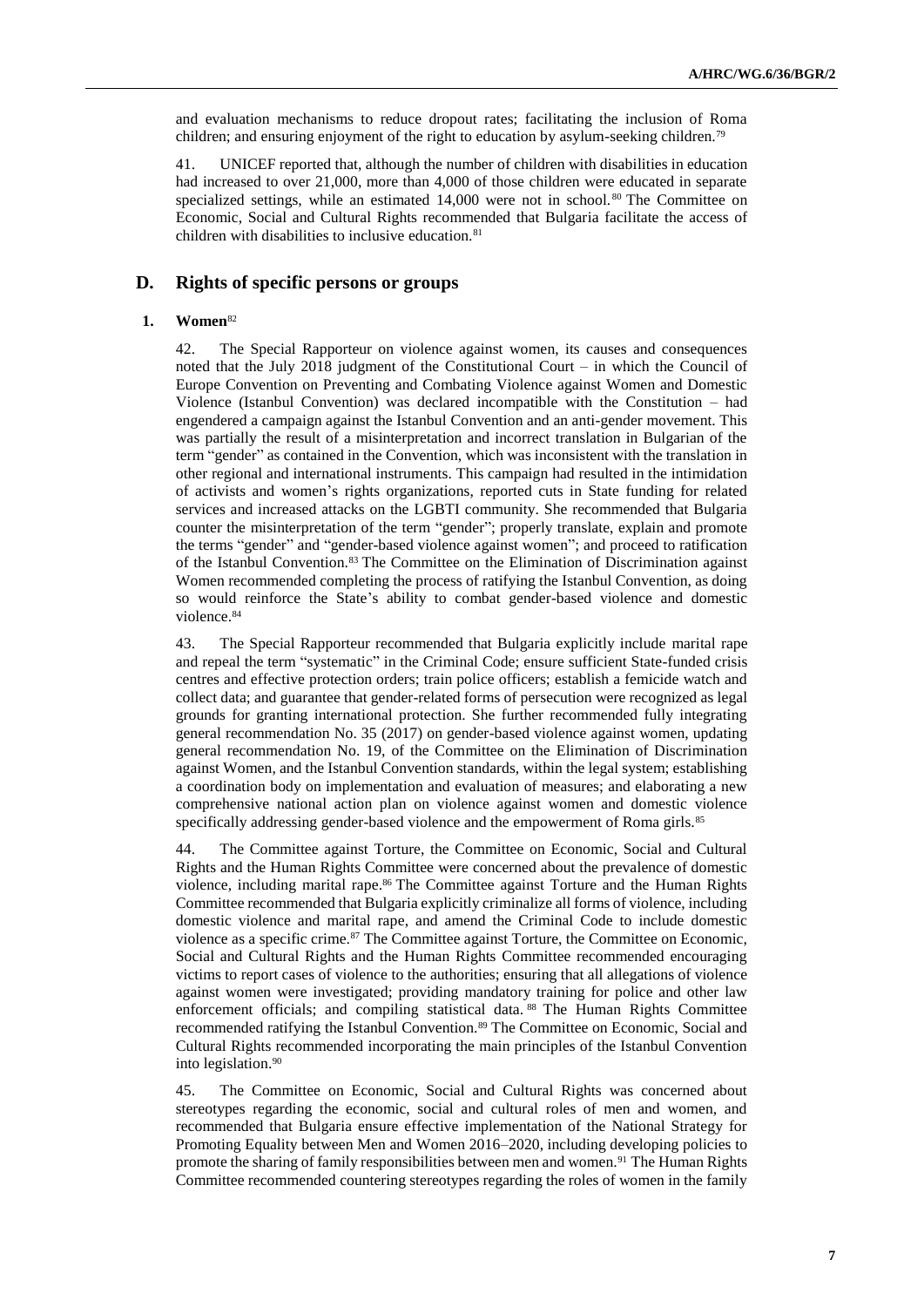and society through public awareness and education, and increasing the representation of women in decision-making positions, including through temporary special measures.<sup>92</sup>

46. The Committee on Economic, Social and Cultural Rights was concerned about the lower level of participation of women in the labour market, the occupational segregation between men and women and the gender pay gap. The Committee recommended that Bulgaria develop affordable day-care solutions, encourage men to use paternity leave and promote the employment of women in fields where they remain underrepresented. <sup>93</sup> The Committee on Economic, Social and Cultural Rights and the Human Rights Committee recommended continuing efforts to close the gender pay gap.<sup>94</sup>

## **2. Children**<sup>95</sup>

47. UNICEF noted that Bulgaria had achieved progress in child-care system reform over the preceding decade, with the deinstitutionalization process widely recognized as a success. However, the country still needed to address challenges related to weak mechanisms for the prevention of child abandonment and family separations, weak family support services and inadequate capacity of the social services.<sup>96</sup>

48. UNICEF reported that every fourth or fifth child in Bulgaria had one or both parents working abroad; however, the phenomenon of "children left behind" was not fully recognized in regulations, strategic documents and national programmes.<sup>97</sup>

49. The Special Rapporteur on the sale and sexual exploitation of children, including child prostitution, child pornography and other child sexual abuse material noted that Bulgaria had introduced a comprehensive legislative, policy and institutional framework on child protection. She commended actions under the national strategy on the deinstitutionalization of children and adoption of the National Programme for Prevention of Violence and Abuse of Children in 2017. The authorities had also adopted legislative amendments granting residence permits to unaccompanied children. In 2016, an amendment to the Support and Financial Compensation to Victims of Crime Act was adopted, entitling all victims of trafficking to minimum standards for support and protection. A crisis centre for child victims of trafficking was opened, and a national anti-trafficking strategy for 2017–2021 was approved. However, Bulgaria remained a primary source country in Europe and, to a lesser extent, a transit and destination country, for men, women and children subjected to trafficking and sale for sexual exploitation and forced labour.<sup>98</sup>

50. The Special Rapporteur recommended that Bulgaria strengthen efforts to detect, investigate, prosecute and sanction the crimes of the sale and sexual exploitation of children; continue efforts to curb the sale of babies through illegal adoption by addressing root causes, including poverty and segregation of communities; ensure the best interests of the child victim during criminal investigations; and establish long-term recovery and reintegration programmes. She also recommended establishing centralized data collection; raising awareness among children about available reporting and counselling mechanisms; conducting training on signs of sexual abuse and sexual exploitation of children; ensuring mandatory screening of anyone dealing with children; and increasing awareness-raising.<sup>99</sup>

51. The Special Rapporteur noted that socioeconomic disparities, poverty, segregation and social exclusion created unequal opportunities and access to social services for children in the most marginalized communities, including Roma children, children in institutions, children of migrant and refugee families, and unaccompanied and separated children. These groups were particularly exposed to the worst forms of sexual abuse and commercial sexual exploitation. She recommended that Bulgaria ensure that unaccompanied asylum-seeking and refugee children received access to care arrangements; establish a procedure to assess the best interests of these children; and improve the initial identification procedures to ensure they were not placed in detention. She also recommended expanding bilateral and multilateral agreements with other countries of origin, transit and destination; establishing an effective screening process to identify child victims; ensuring adequate recovery and reintegration services; investigating cases; and ensuring sufficient State funding for civil society and other service providers.<sup>100</sup>

52. The Committee on the Rights of the Child recommended that Bulgaria amend the Family Code to remove all exceptions that allowed marriage for anyone under the age of 18 years; establish a system to track all cases involving child marriage within ethnic groups; and provide victims with shelter and appropriate rehabilitation and counselling services.<sup>101</sup>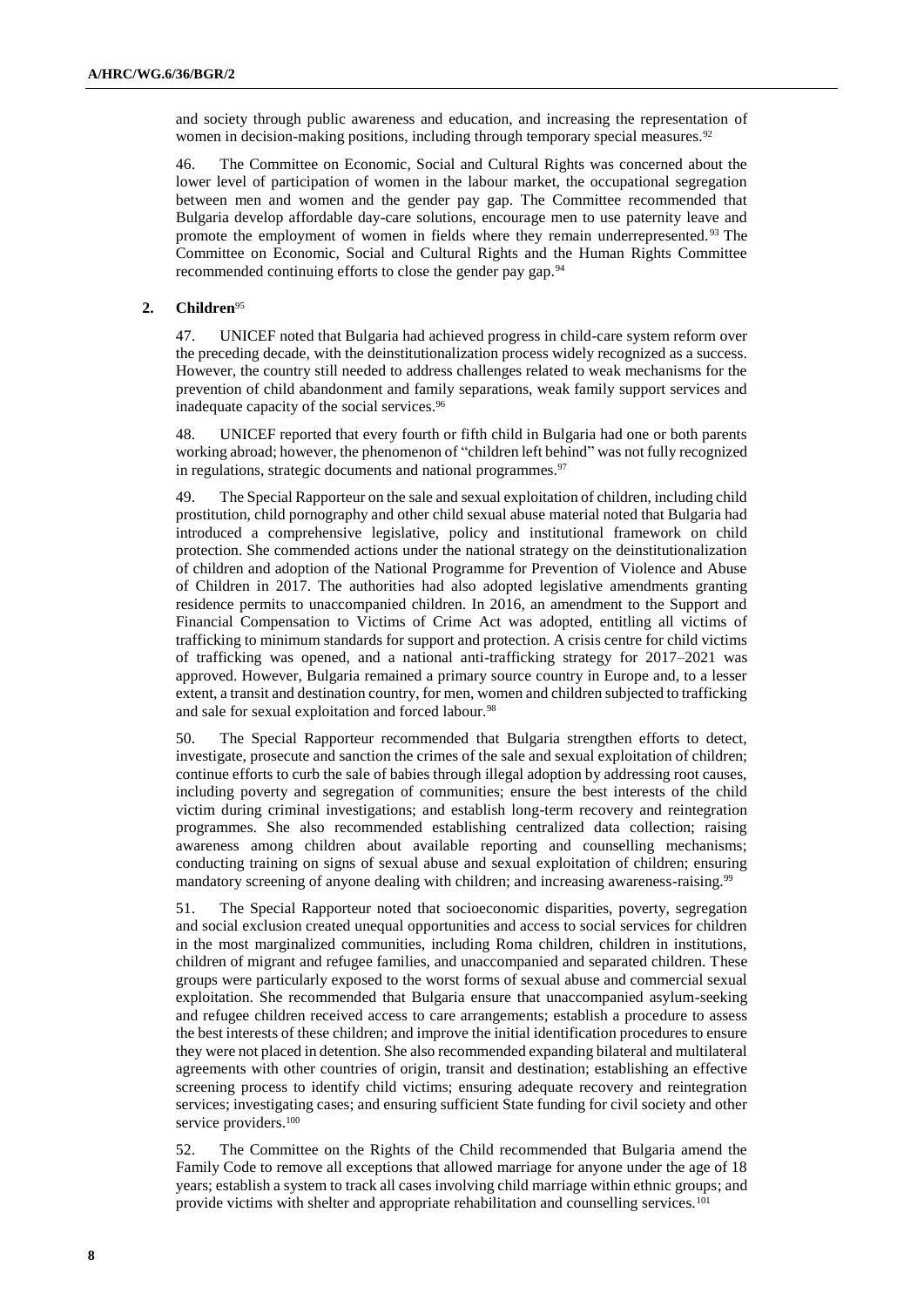53. The Committee also recommended developing a national programme to address violence in schools and provide training on the risks of bullying, including cyberbullying.<sup>102</sup>

## **3. Persons with disabilities**<sup>103</sup>

54. The Committee on the Rights of Persons with Disabilities recommended that Bulgaria withdraw the amendments made in 2018 to the Integration of Persons with Disabilities Act that contravened the Convention and adopt the new Persons with Disabilities Act, ensuring its compliance with Convention provisions.<sup>104</sup> The Committee recommended improving the enforceability of decisions on disability-based discrimination; ensuring that persons with disabilities had access to remedies in cases of discrimination; and strengthening the capacity of the Equality and Human Rights Commission to exercise its mandate for the protection of persons with disabilities against discrimination.<sup>105</sup>

55. The Committee on the Rights of Persons with Disabilities recommended that Bulgaria prevent ill-treatment of persons with disabilities and ensure that persons exposed to illtreatment had access to a complaint procedure and redress; improve the accessibility of services for women and girls with disabilities exposed to gender-based violence; conduct investigations into allegations of abuse; and strengthen the mechanisms for independent monitoring of all facilities for persons with disabilities.<sup>106</sup> The Human Rights Committee recommended taking measures to prevent ill-treatment in psychiatric institutions and social care homes against persons with disabilities.<sup>107</sup>

56. The Committee on the Rights of Persons with Disabilities urged Bulgaria to amend the Social Assistance Act and withdraw all provisions allowing for forced institutionalization. <sup>108</sup> The Committee against Torture recommended ensuring legal safeguards for all persons with mental and psychosocial disabilities concerning civil involuntary hospitalization.<sup>109</sup> The Committee on the Rights of Persons with Disabilities and the Committee on Economic, Social and Cultural Rights recommended recognizing the full legal capacity of all persons.<sup>110</sup>

57. The Committee on the Rights of Persons with Disabilities and the Human Rights Committee recommended that Bulgaria ensure the full deinstitutionalization of children with disabilities and their right to live in a safe family environment, and increase the resources for inclusive support service networks in local communities and the empowerment of families with children with disabilities.<sup>111</sup> The Committee on the Rights of Persons with Disabilities recommended accelerating the transition process from institutional care to care in the community to ensure that all persons with disabilities living in any institution had the right to live independently within the community with choices equal to those of other persons.<sup>112</sup>

58. The Committee on the Rights of Persons with Disabilities and the Human Rights Committee recommended that Bulgaria replace the segregated education systems with quality inclusive education.<sup>113</sup> The Human Rights Committee recommended ensuring that persons with disabilities were not discriminated against in their access to inclusive education.<sup>114</sup>

59. The Committee on the Rights of Persons with Disabilities recommended that Bulgaria recognize in legal and policy frameworks the right of persons with disabilities to reasonable accommodation in the workplace. <sup>115</sup> The Committee on Economic, Social and Cultural Rights recommended ensuring the provision of reasonable accommodation and enforcing the quotas on employment of persons with disabilities. <sup>116</sup> The Human Rights Committee recommended ensuring that persons with disabilities were not discriminated against with respect to reasonable accommodation.<sup>117</sup>

#### **4. Minorities**<sup>118</sup>

60. The Committee on the Elimination of Racial Discrimination, the Human Rights Committee and the Committee on Economic, Social and Cultural Rights were concerned that members of the Roma community continued to suffer marginalization and discrimination, especially in the areas of housing, education, health care and employment.<sup>119</sup>

61. The Committee on the Elimination of Racial Discrimination, the Human Rights Committee and Committee on Economic, Social and Cultural Rights recommended that Bulgaria intensify efforts to address prejudice, intolerance and widespread discrimination against the Roma population. <sup>120</sup> The Human Rights Committee and the Committee on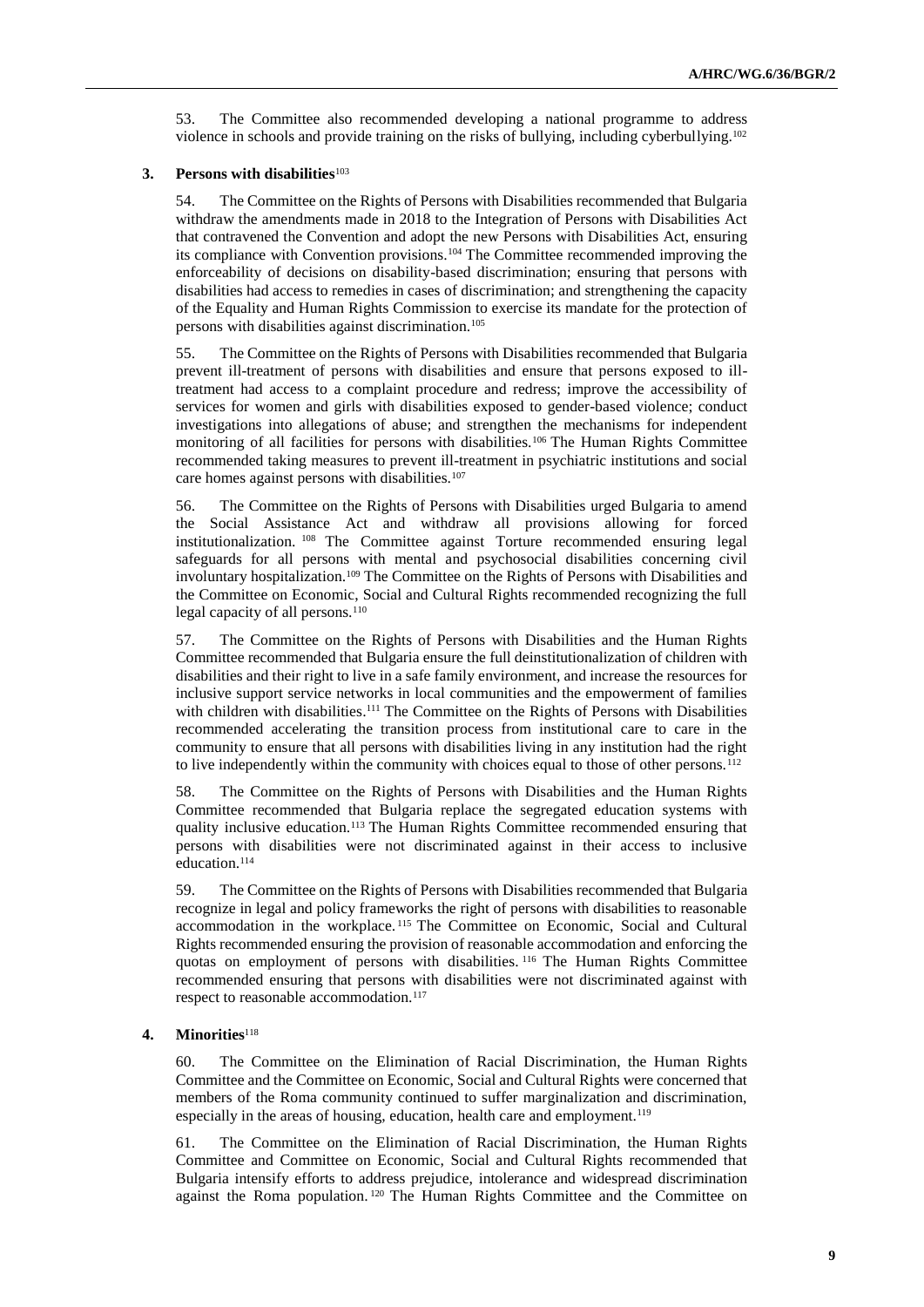Economic, Social and Cultural Rights recommended ensuring that complaints were investigated, perpetrators were held accountable and victims had access to full reparation.<sup>121</sup> The Human Rights Committee recommended ensuring effective implementation of the National Roma Integration Strategy 2012–2020, while the Committee on Economic, Social and Cultural Rights recommended ensuring greater inclusion of the Roma community and civil society in its implementation.<sup>122</sup>

62. The Committee on the Elimination of Racial Discrimination recommended that Bulgaria stop forcibly evicting and destroying Roma settlements without offering alternative housing or adequate compensation, legalize existing settlements and provide adequate social housing to Roma families.<sup>123</sup>

63. The Committee on the Elimination of Racial Discrimination and the Human Rights Committee recommended that Bulgaria address the de facto segregation of Roma children in education and eliminate any discrimination against Roma pupils; intensify efforts to increase preschool attendance among Roma and decrease dropout rates; and facilitate the training and employment of Roma.<sup>124</sup> The Committee on the Elimination of Racial Discrimination also recommended pursuing efforts to expand health insurance coverage among Roma and strengthening the outreach by medical mobile units.<sup>125</sup>

64. The Committee on the Elimination of Racial Discrimination was concerned about the reported limited representation of minority groups in parliament and in public office, and recommended taking measures to ensure that minority ethnic groups were adequately represented.<sup>126</sup>

## **5. Migrants, refugees and asylum seekers**<sup>127</sup>

65. UNHCR reported that from 2014, Bulgaria used additional police reinforcements to address increased migration flows. Several reports had alleged ill-treatment and physical abuse of asylum seekers by the Border Police. <sup>128</sup> The Committee against Torture, the Committee on the Elimination of Racial Discrimination, the Human Rights Committee and UNHCR recommended that Bulgaria ensure access to the territory and the procedure for granting international protection and full respect for the principle of non-refoulement; investigate excessive use of force by law enforcement officials; and bring perpetrators to justice. <sup>129</sup> UNHCR recommended establishing accessible and protection-sensitive entry systems, training personnel and providing qualified interpreters at border crossing points.<sup>130</sup>

66. The Committee against Torture, the Committee on the Elimination of Racial Discrimination and the Human Rights Committee recommended that Bulgaria stop placing undocumented asylum seekers in mandatory detention.<sup>131</sup> UNHCR recommended ensuring that the detention of asylum seekers was used only as a measure of last resort, and considering amending the legislation and establishing alternative care arrangements for the whole family.<sup>132</sup>

67. The Committee against Torture, the Committee on the Elimination of Racial Discrimination, the Human Rights Committee and the Committee on Economic, Social and Cultural Rights recommended that Bulgaria ensure an adequate monthly payment for all asylum seekers in reception centres, and improve the conditions of centres.<sup>133</sup> The Committee on Economic, Social and Cultural Rights recommended creating safe spaces in reception centres, assessing the situation of each person upon arrival and ensuring that asylum seekers and migrants in reception centres were provided with adequate food and essential non-food items.<sup>134</sup>

68. UNICEF reported that children continued to constitute approximately one third of all those applying for protection, and the number of unaccompanied children had been increasing.<sup>135</sup> UNHCR recommended that Bulgaria ensure that unaccompanied children had access to appropriate care arrangements within the national child protection system and to a procedure to assess their best interests, with qualified representatives appointed. <sup>136</sup> The Human Rights Committee recommended ensuring appropriate care arrangements and community-based programmes for adequate reception of children seeking international protection, with a qualified guardian, proper legal representation and accommodation separated from adults.<sup>137</sup>

69. UNHCR noted a significant increase in the number of asylum-seeking and refugee children enrolled in schools.<sup>138</sup> However, since 2014, there had been no functioning refugee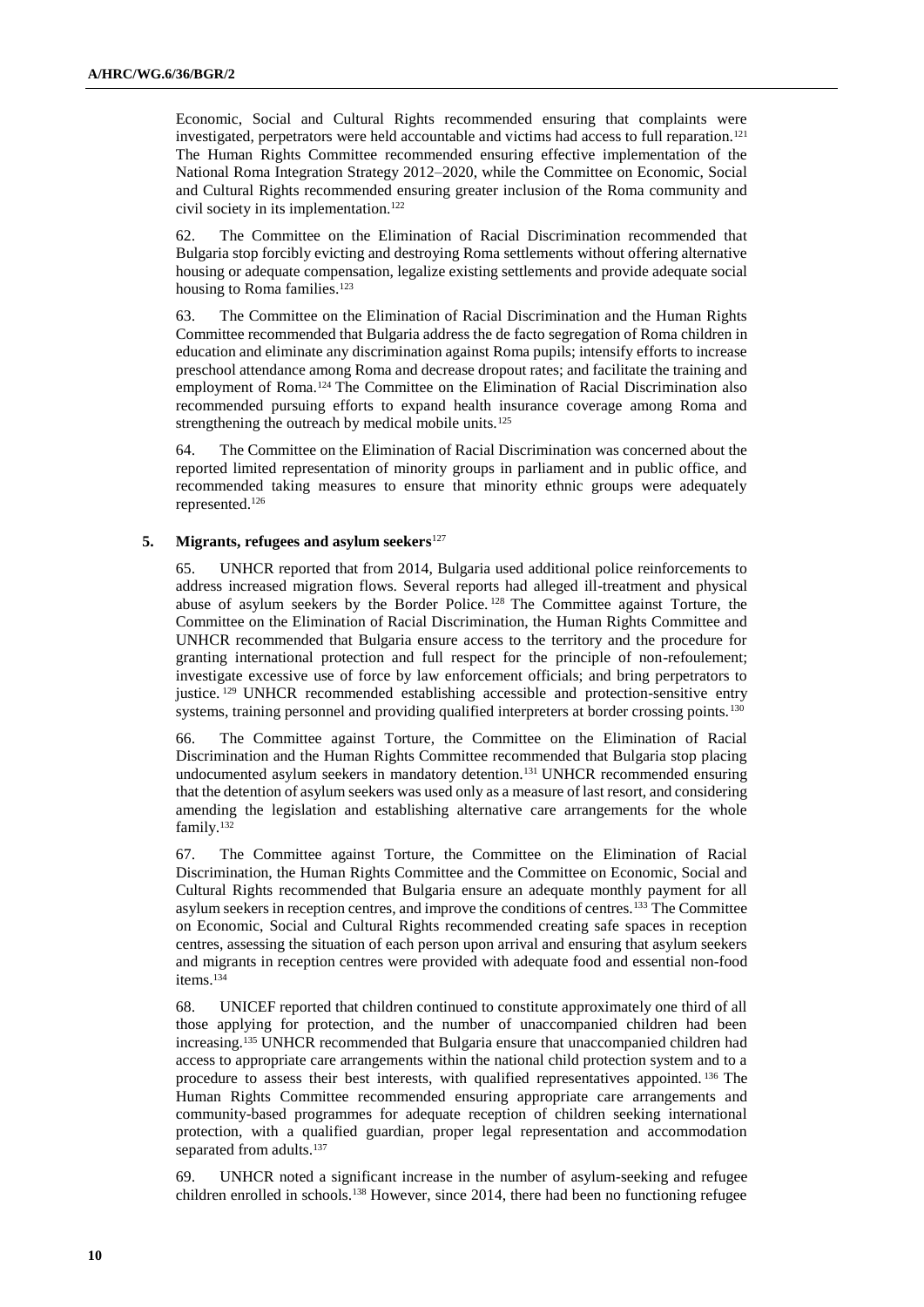integration mechanism in place. The National Strategy on Migration, Asylum and Integration for 2015–2020 was adopted in 2015 but without a budgetary framework, and a revised ordinance regulating the conclusion of an integration agreement between international protection beneficiaries and municipalities was adopted in 2017 but did not foresee financial support. UNHCR recommended that Bulgaria facilitate the implementation of the National Strategy; work with UNHCR to draft the new national strategy; take measures to implement the ordinance; and provide resources to ensure that international protection beneficiaries had access to their rights, including an adequate standard of living.139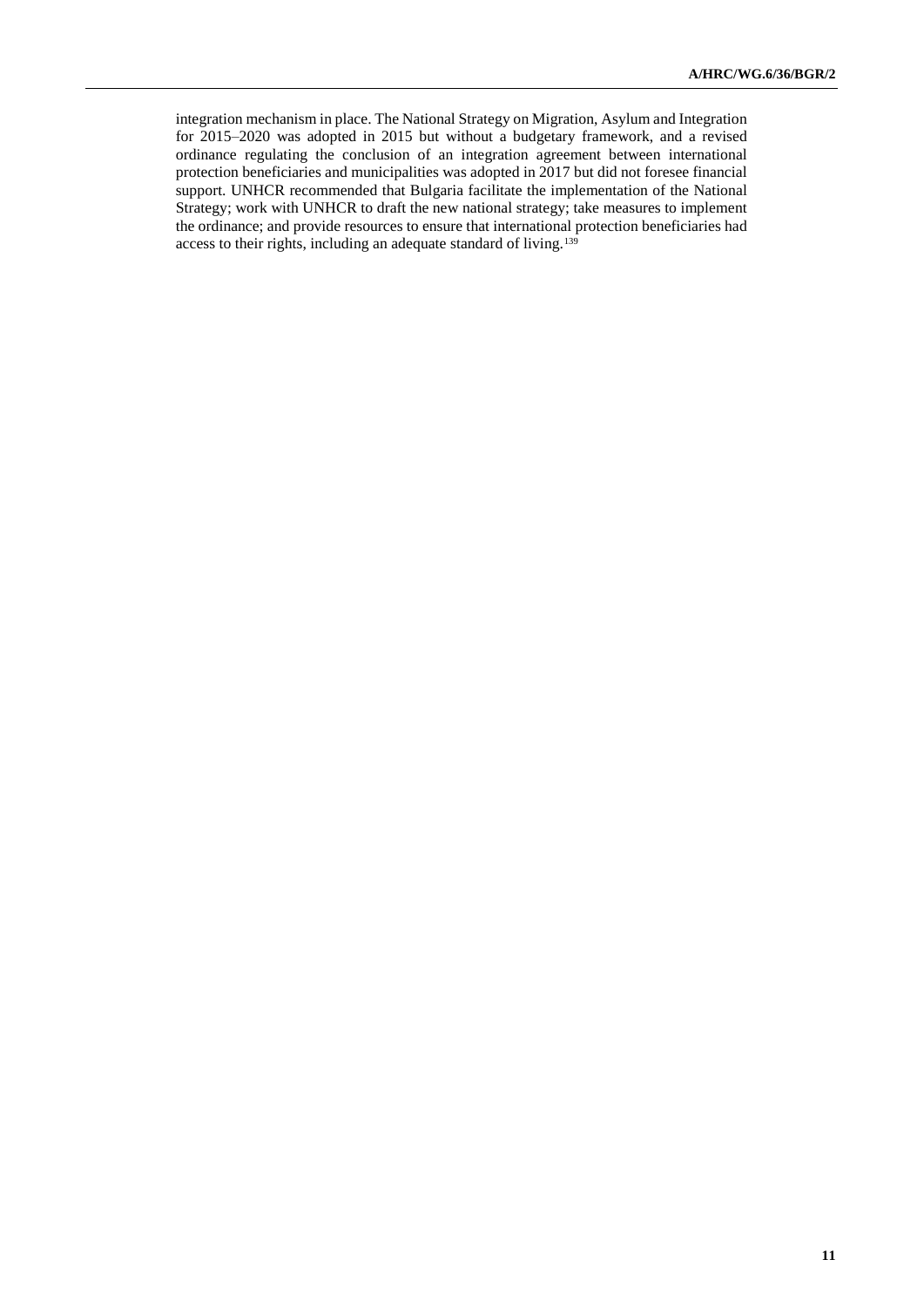#### *Notes*

- <sup>1</sup> Tables containing information on the scope of international obligations and cooperation with international human rights mechanisms and bodies for Bulgaria will be available at www.ohchr.org/EN/HRBodies/UPR/Pages/BGIndex.aspx
- <sup>2</sup> For relevant recommendations, see A/HRC/30/10, paras. 123.1–123.13.
- www.ohchr.org/EN/HRBodies/UPR/Pages/UPRImplementation.aspx.
- CRC/C/BGR/CO/3-5, para. 69; CERD/C/BGR/CO/20-22, para. 23; and E/C.12/BGR/CO/6, para. 52.
- CRC/C/BGR/CO/3-5, para. 69; and E/C.12/BGR/CO/6, para. 52.
- CRC/C/BGR/CO/3-5, para. 68.
- CERD/C/BGR/CO/20-22, para. 23.
- CRPD/C/BGR/CO/1, para. 8.
- E/C.12/BGR/CO/6, para. 52.
- OHCHR, *United Nations Human Rights Report 2018* (Geneva, 2019), p. 77; OHCHR, *United Nations Human Rights Report 2017* (Geneva, 2018), p. 79; OHCHR, *United Nations Human Rights Report* (Geneva, 2017), p. 79; OHCHR, *United Nations Human Rights Report 2015* (Geneva, 2016), p. 61.
- For relevant recommendations, see A/HRC/30/10, paras. 123.14–123.27, 123.32–123.34, 123.87, 123.144, 123.170 and 123.174.
- CERD/C/BGR/CO/20-22, para. 10; CAT/C/BGR/CO/6, para. 20 (a); and CCPR/C/BGR/CO/4, paras. 7–8.
- CERD/C/BGR/CO/20-22, para. 10.
- UNICEF, para. 4.
- E/C.12/BGR/CO/6, paras. 4–5; CERD/C/BGR/CO/20-22, para. 10.
- For relevant recommendations, see A/HRC/30/10, paras. 123.56–123.86, 123.117 and 123.129.
- CERD/C/BGR/CO/20-22, para. 11; CCPR/C/BGR/CO/4, para. 9; and CAT/C/BGR/CO/6, para. 29.
- CERD/C/BGR/CO/20-22, para. 11; CCPR/C/BGR/CO/4, para. 9.
- CERD/C/BGR/CO/20-22, para. 12; and CAT/C/BGR/CO/6, para. 30.
- CCPR/C/BGR/CO/4, para. 10.
- CERD/C/BGR/CO/20-22, para. 12.
- <sup>22</sup> Ibid., para. 11; and CAT/C/BGR/CO/6, para. 29.
- CERD/C/BGR/CO/20-22, paras. 13–14.
- CAT/C/BGR/CO/6, paras. 29–30.
- CCPR/C/BGR/CO/4, paras. 9–12.
- UNHCR, p. 2.
- CCPR/C/BGR/CO/4, paras. 33–34.
- For relevant recommendations, see A/HRC/30/10, paras. 123.88–123.89, 123.100 and 123.115.
- CAT/C/BGR/CO/6, paras. 7–8.
- CCPR/C/BGR/CO/4, para. 26.
- CAT/C/BGR/CO/6, paras. 9–10.
- Ibid., paras. 11–12.
- CCPR/C/BGR/CO/4, paras. 25–26.
- Ibid., paras. 27–28; and CAT/C/BGR/CO/6, paras. 13–14.
- CAT/C/BGR/CO/6, paras. 13–14.
- For relevant recommendations, see A/HRC/30/10, paras. 123.118–123.124.
- UNICEF, para. 16.
- CCPR/C/BGR/CO/4, paras. 39–40; see also CRC/C/BGR/CO/3-5, paras. 58–59.
- CCPR/C/BGR/CO/4, paras. 41–42; and E/C.12/BGR/CO/6, paras. 10–11.
- CCPR/C/BGR/CO/4, paras. 43–44.
- <sup>41</sup> For relevant recommendations, see A/HRC/30/10, paras. 123.130–123.136.
- CCPR/C/BGR/CO/4, paras. 35–36.
- Ibid., paras. 37–38.
- UNESCO, para. 11.
- For relevant recommendations, see A/HRC/30/10, paras. 123.101–123.108.
- CAT/C/BGR/CO/6, paras. 27–28; and CCPR/C/BGR/CO/4, paras. 23–24.
- CAT/C/BGR/CO/6, paras. 27–28.
- For the relevant recommendation, see A/HRC/30/10, para. 123.31.
- E/C.12/BGR/CO/6, paras. 19–20.
- Ibid., paras. 25–28.
- Ibid.
- For the relevant recommendation, see A/HRC/30/10, para. 123.31.
- UNICEF, para. 21.
- E/C.12/BGR/CO/6, paras. 33–34.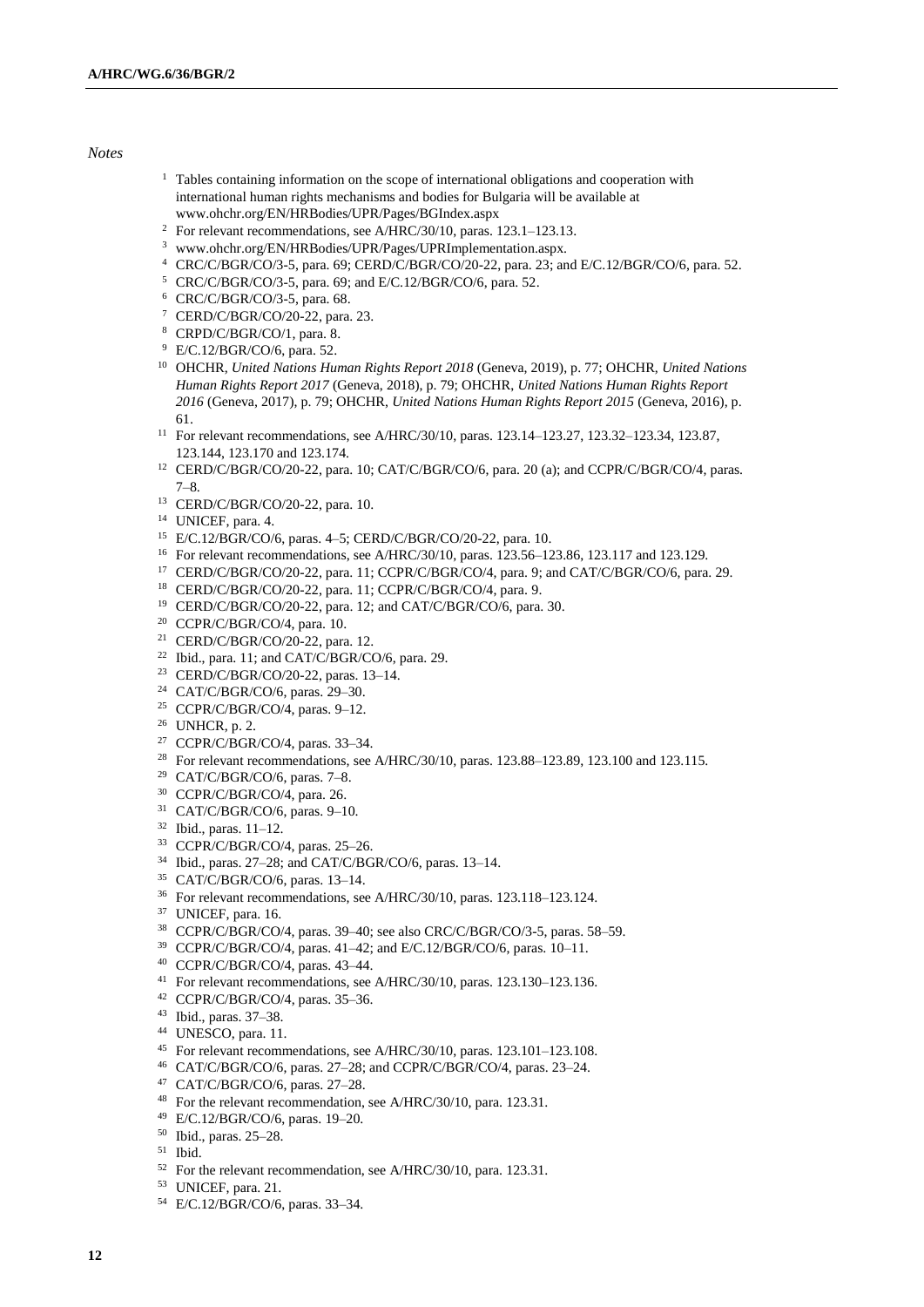- CRC/C/BGR/CO/3-5, paras. 46–47.
- E/C.12/BGR/CO/6, paras. 6–7.
- CRC/C/BGR/CO/3-5, paras. 46–47.
- E/C.12/BGR/CO/6, paras. 6–7.
- Ibid., para. 35; and CRC/C/BGR/CO/3-5, para. 46.
- E/C.12/BGR/CO/6, paras. 35–37.
- CCPR/C/BGR/CO/4, para. 14.
- UNICEF, para. 22.
- E/C.12/BGR/CO/6, paras. 25–28.
- Ibid., paras. 40–41.
- CRC/C/BGR/CO/3-5, paras. 40–41.
- UNICEF, para. 26.
- Ibid., para. 23.
- Ibid., para. 24.
- CRC/C/BGR/CO/3-5, paras. 40–41.
- UNICEF, para. 27.
- CRC/C/BGR/CO/3-5, paras. 44–45.
- E/C.12/BGR/CO/6, paras. 42–43.
- For relevant recommendations, see A/HRC/30/10, paras. 123.137–123.140.
- UNESCO, p. 5.
- UNICEF, paras. 28 and 30.
- E/C.12/BGR/CO/6, para. 48.
- UNESCO, pp. 5–6.
- E/C.12/BGR/CO/6, para. 49.
- CRC/C/BGR/CO/3-5, paras. 48–49.
- UNICEF, para. 29.
- E/C.12/BGR/CO/6, para. 49.
- For relevant recommendations, see A/HRC/30/10, paras. 123.36–123.55, 123.90–123.97 and 123.116. 83 "Official visit to Bulgaria, 14–21 October 2019 by United Nations Special Rapporteur on violence against women, its causes and consequences, Dubravka Šimonović: End of mission statement", dated 21 October 2019. Available a[t www.ohchr.org](http://www.ohchr.org/) (accessed 22 October 2019).
- CEDAW/C/73/D/99/2016, para. 7.15 (b) (iii).
- 85 "Official visit to Bulgaria, 14–21 October 2019 by United Nations Special Rapporteur on violence against women, its causes and consequences, Dubravka Šimonović: End of mission statement", dated 21 October 2019. Available a[t www.ohchr.org](http://www.ohchr.org/) (accessed 22 October 2019). See also CEDAW/C/73/D/99/2016, para. 7.15.
- CAT/C/BGR/CO/6, para. 25; E/C.12/BGR/CO/6, para. 31; and CCPR/C/BGR/CO/4, para. 21.
- CAT/C/BGR/CO/6, para. 26; and CCPR/C/BGR/CO/4, para. 22.
- CAT/C/BGR/CO/6, para. 26; E/C.12/BGR/CO/6, para. 32; and CCPR/C/BGR/CO/4, para. 22.
- CCPR/C/BGR/CO/4, para. 22.
- E/C.12/BGR/CO/6, para. 32.
- Ibid., paras. 15–16.
- CCPR/C/BGR/CO/4, para. 20.
- E/C.12/BGR/CO/6, paras. 17–18.
- <sup>94</sup> Ibid., para. 18; and CCPR/C/BGR/CO/4, para. 20.
- For relevant recommendations, see A/HRC/30/10, paras. 123.99 and 123.126–123.128.
- UNICEF, para. 17.
- Ibid., para. 18.
- <sup>98</sup> "End of mission statement of the UN Special Rapporteur on the sale and sexual exploitation of children, Maud de Boer-Buquicchio, on her visit to Bulgaria (1–8 April 2019)". Available at www.ohchr.org (accessed 7 October 2019).
- Ibid.

- CRC/C/BGR/CO/3-5, paras. 18 and 33.
- Ibid., para. 28 (f).
- For relevant recommendations, see A/HRC/30/10, paras. 123.142–123.143 and 123.145–123.150.
- CRPD/C/BGR/CO/1, paras. 11–12.
- Ibid., paras. 15–16.
- Ibid., paras. 33–38.
- CCPR/C/BGR/CO/4, paras. 17–18.
- CRPD/C/BGR/CO/1, paras. 33–38.
- CAT/C/BGR/CO/6, paras. 15–16.
- CRPD/C/BGR/CO/1, para. 30; and E/C.12/BGR/CO/6, para. 45.
- CRPD/C/BGR/CO/1, paras. 19–20; and CCPR/C/BGR/CO/4, para. 18.

Ibid.